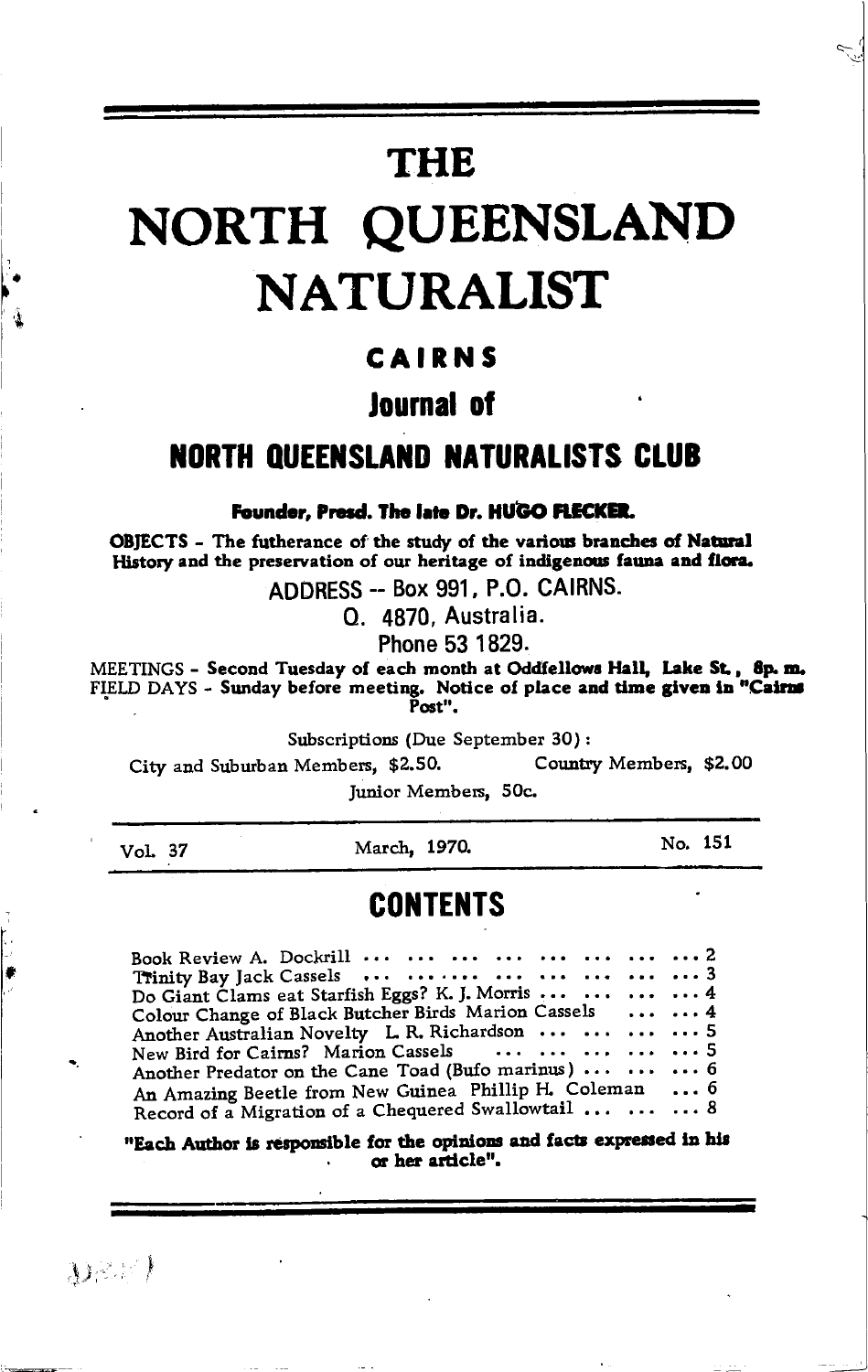Page 2.

NORTH QUEENSLAND NATURALISTS.

Club Officers -- September 30, 1969 to September 30, 1970.

President: A. J. CASSELS, Esq.

Mrs. M. L. CASSELS. Hon. Treasurer: Mr. G. AYRES. Hon. Secretary:

Editor: Miss J. MORRIS.

#### **BOOK REVIEW**

"ORCHIDS IN AUSTRALIA"

The long-awaited complete works of the late W. H. Nicholls have been reproduced in one volume by the Publishing firm Thomas Nelson of Melbourne under the title of "Orchids of Australia". This is a large volume with the sheets  $13 \times 10$  inches and comprising 129 pages of descriptions and 476 pages of illustrations in full colour. It is unquestionably the most , significant or at least as significant as any contribution to Australian orchidology this century and will undoubtedly remain an important reference work on Australian orchids for all time. One wonders how a man in a short lifetime could produce so much in such detail and it is a matter of the deepest regret that the author did not live to see his complete works published (he died in 1951).

The descriptions are excellent and the illustrations magnificent, giving, for the most part, a flowering plant in natural size and natural colour and enlargements in detail of some of the important parts of the flower. One must also compliment D. L. Jones and T. B. Muir for their excellent editing. Their task of arranging in an orderly fashion all of Nicholls' works and checking the nomenclature and bringing it up to date must have, indeed, been very ônerous. Compliments are also due to the publishers who have been able to produce such a volume to retail at 30 dollars.

Being such an excellent work, one is loth to be at all critical but as a reviewer, one is duty bound to point out a few of the shortcomings. The work is entitled "Orchids of Australia" which is apt to give the impression that the work covers all the orchids of Australia but this is not the case; as one instance, a single species of Habenaria is described and illustrated, whereas about 15 occur in Australia. It would have greatly enhanced the value of the volume if at least mention had been made of those Australian species not described and illustrated in the work. In the editors' introduction, one is assured that the arrangement of the genera is basically (with a few minor modifications) that of Pfitzer in Naturlichen Pflanzenfamilien ii, 6 (1889). However on going through the text one is not always sure of the affinities of each genus as no indication is given of where a group begins and ends, and unless the reader has a copy of the relevant volume of Naturlichen Pflanzenfamilien, which the average reader certainly would not possess, he is often left guessing. There are two small criticisms that could be levelled at the publishers: a few of the reproductions of the illustrations are blurred and the binding looks rather fragile for such a volume that will be used repeatedly for many years.

One is very hesitant to say anything about the author's work as the general standard is very high. However, the colour, in some instances, seems to be slightly garish. Longitudinal sections of the labellum and column in some of the genera, particularly those of the subtribe Sarcanthinae, would have greatly assisted the average reader in gaining an understanding of the distinguishing features of a particular genus. to the species of the various genera would have greatly enhanced the usefulness of the book but their absence is understandable when one realises that the author did not live to complete his task. A. Dockrill.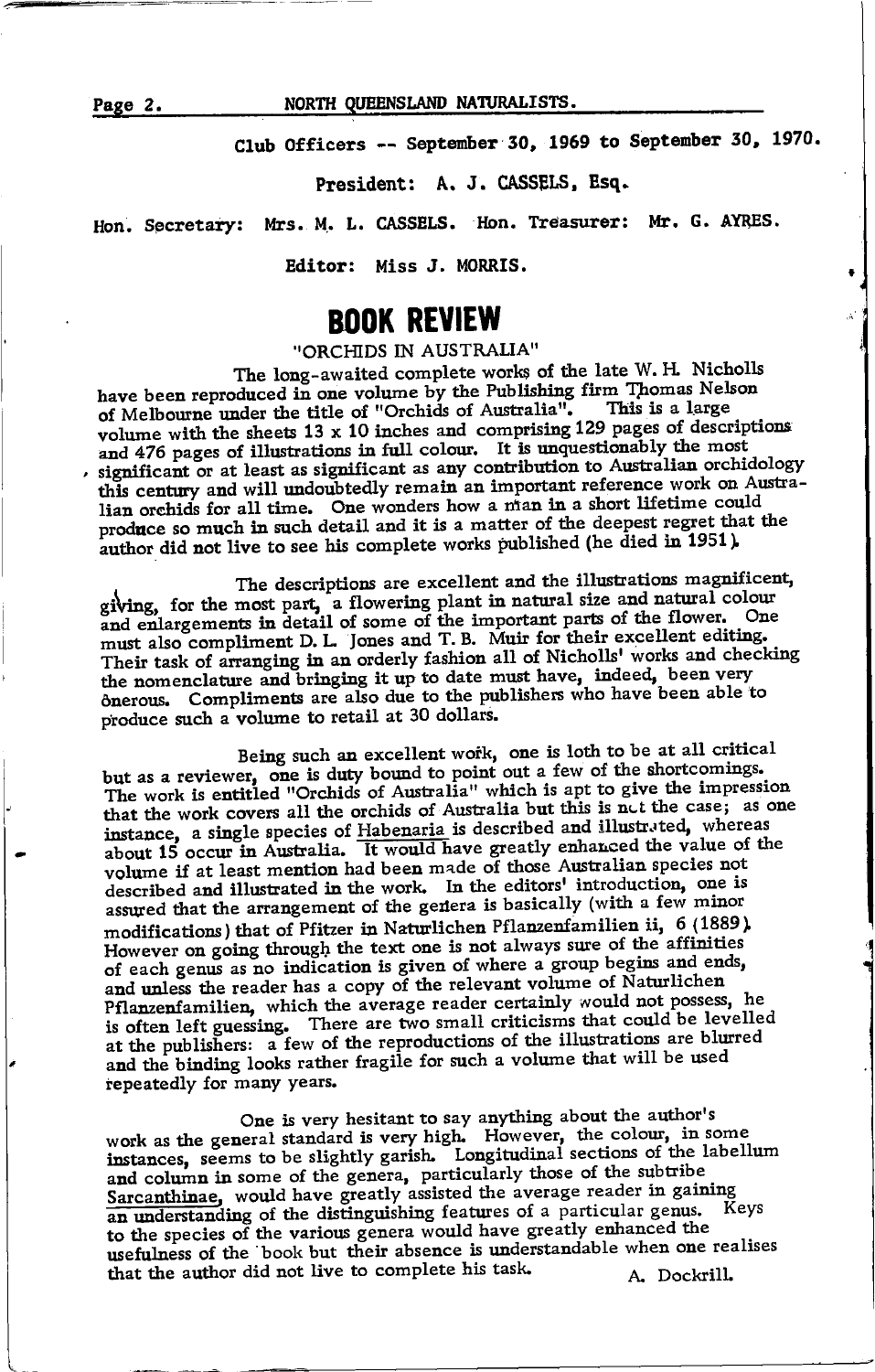#### **TRINITY BAY**

A brief discussion on its mudflats, mangroves and swamps.

Cairns is a growing city situated on Trinity Bay. Visitors seeing for the first time the mudflats and mangroves which comprise our foreshores and the swamps in the middle of the city, may be excused a disparaging remark or two, particularly if they have been expecting coral sands and bikini clad girls so popular with writers of tourist literature. Yet these same mangroves, mudflats and swamps - or wetlands as they are called - both in Trinity Bay and elsewhere round the coast of Queensland will play an important part in our country's ability to feed an ever increasing population.

It has long been recognised that these wetlands serve as developing grounds or nurseries for prawns and shelter and feed many juvenile and adult species of estuarine and coastal fishes (barramundi is one) together with many other marine creatures such as crabs, oysters, eels etc. There is an abundant supply of food available to them either growing amongst the mangroves and sea grasses or on the mudflats and this is added to daily by plankton brought in from the sea by the tides. Visual evidence of this is the tremendous numbers of crabs, mudskippers, etc. that can be seen on the mudflats and the thousands of wading birds that feed on them for many months of each year.

As the prawning industry of North Queensland is potentially a big one, and therefore important to the economy of Queensland as a whole and Cairns in particular, it may be in order at this stage to make a brief mention of the life cycle of the commercial prawn.

Spawned in the deeper waters off the coast, the eggs hatch and the young prawns in their millions gravitate to the upper layers of the sea where they become part of the food chain of fishes and other marine animals. Being free swimming and helped by favourable winds and currents, the survivors move into the coast and find some shelter from predators among the mangroves, up the river estuaries and in the swamps that connect with the sea. Here they spend the greater part of their lives feeding and developing and in the course of doing so many become prey for the fishes in this habitat. When fully grown and with the appropriate season and conditions they move out to deeper waters where mainly they are caught and become food for man.

As well as the Barron River, many small creeks flow into Trinity Bay and the total length of mangrove fringed shoreline up these estuaries and around Admiralty Islaud is considerable. They mwt maintain a tremendous marine population whose withdrawal for any reason would have considerable impact on tbe total number of prawns taken each season by trawlers, with a similar effect on the catch of coastal and estuarine fishes.

医心腹膜炎

ø

These wetlands have been in existence for many years but that is no guarantee that they will continue for a similar period in the future. They and their inhabitants are very vulnerable to pollution. in whatever form it may take, be it harmful effluent from factories, city drains or sewer, excesslve silt from dredglng, pesticides carried by streams into the bay, from a major spill from an oil tanker or reef drilling, or other causes. Reclamation for industry and housing and also the draining of swamps has its effect in reducing the total area of these wetlands so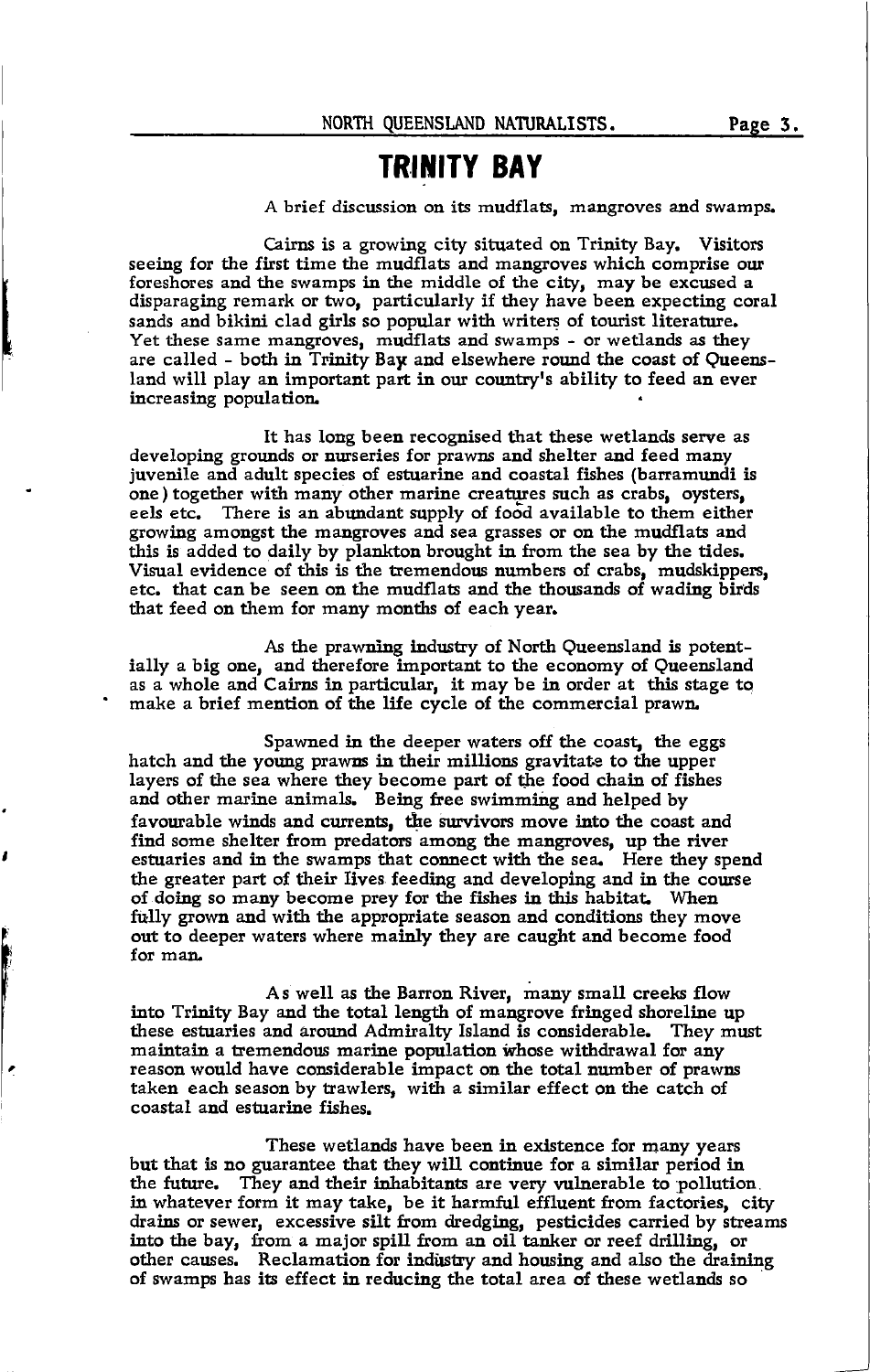that serious thought must be given to their preservation. Otherwise the contribution they now make to the total food supply available for man's consumption would be curtailed.

Jack Cassels.

#### **DO GIANT CLAMS EAT STARFISH EGGS?**

Conservation of the Great Barrier Reef is a matter on which widely varying opinions continue to be expressed. What has emerged most clearly is the inadequate state of our knowledge of reef life as a whole.

Mr. Doug. Scullett of Port Douglas was one of those who aroused public concern at the harvesting of giant clams (Tridacna sp. ) also other fauna, from the Reef by Chinese fishermen. A letter from Mr. Scullett says, in part: "Re, the growth of giant clams, very little research has been done on this bivalve. From personal observations, I believe the initial growth from spawn to about one foot is rather rapid, say two to three years, then the rate decreases to nil eventually. I know of a few shells about two feet that have made no apparent change in size over fifteen years. It follows that the shells the poachers were harvesting about three feet and upwards - would take at least fifty years to grow.

"It is noticeable that the quantity ratio between giant clams and horse-shoe clams (Hippopus hippopus) on any reef is about 100 to 1 in favour of the horse-choe clam. ... Some of our larger fish predate on the horse-shoe clam. Thus the reproduction rate of the giant clam on the reefs that have been pirated will be extremely slow and probably take centuries to get back to normal".

Could the depletion of giant clams on large areas of reef over a period of years have contributed to the build-up, during these same years, of the Crown of Thorn starfish plague?

K. J. Morris.

## **COLOUR CHANGE OF BLACK BUTCHER BIRDS**

In the December 1969 issue of the journal, Mr. J. Moore tells of a Black Butcher bird, brown phase, changing its colour to black. I have had numerous butcher birds of both colour phases in my garden and have never seen this change. However, on Feb. 24th 1970 a bird came into the garden in a peculiar mottled state, obviously in the middle of its colour change. It was more black than brown, but still had numerous areas of brown feathering. I am therefore able to confirm Mr. Moore's observations on this little known fact.

oOo-

Marion Cassels. Edge Hill 1970.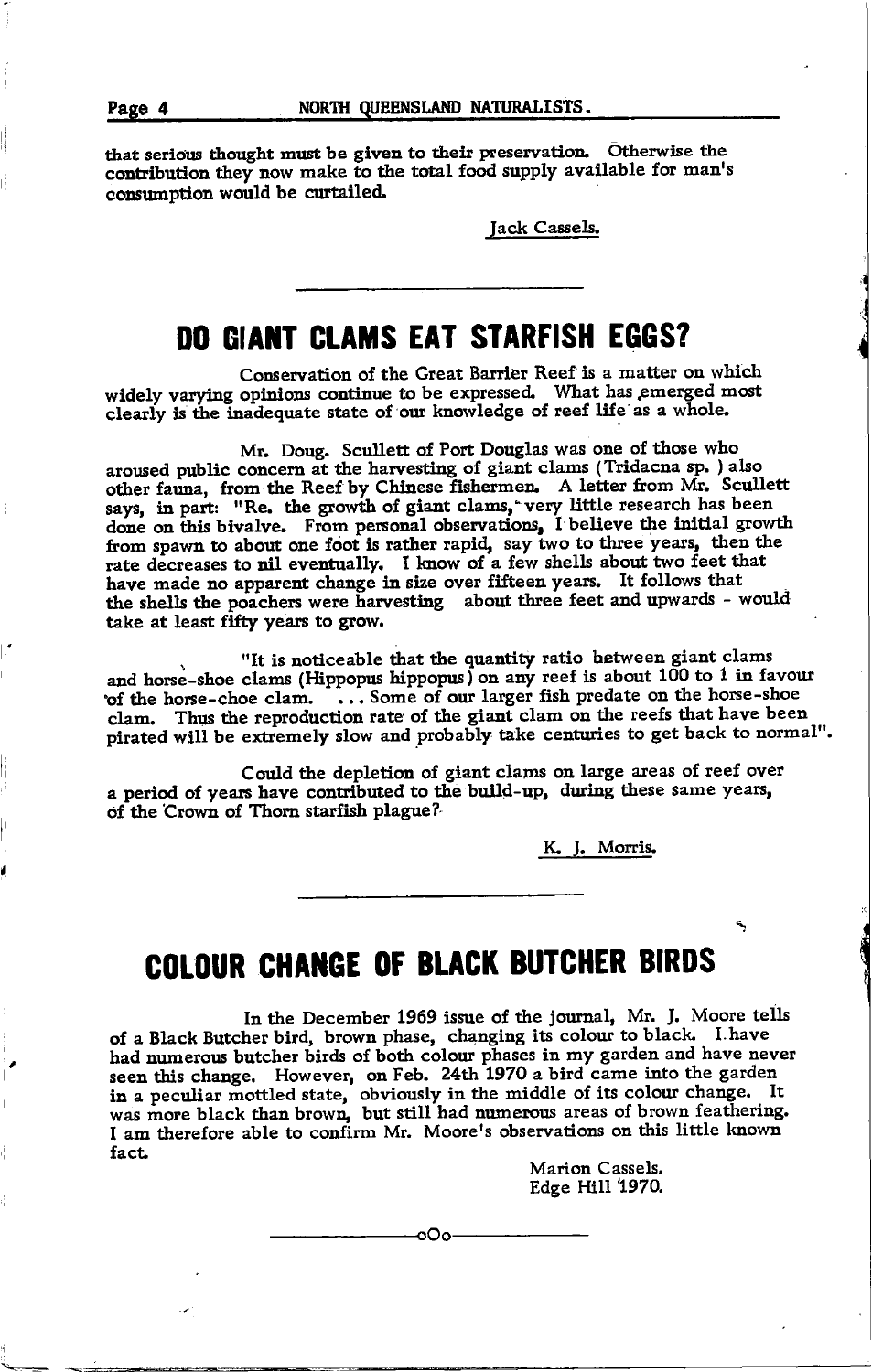### ANOTHER AUSTRALIAN NOVELTY

In various parts of east coastal Australia, it is not unusual following rain to find on concrete paths, long, narrow, flat, green, brown or grey, slow-<br>moving worms which are very sticky to the tough and most difficult to pick up.<br>These are land-planarians, They range up to five or six inches, to freshwater, marine and parasitic flat-worms (such as the fluke), and zoologically curious since without any important obvious distinctive change, they possess the ability to live on land, in damp places such as in forest litter, under fallen bark, under stones, and similar shelter.

In such a place, the members of the North Queensland Naturalist's Club found a flat worm about  $2\frac{1}{2}$  inches long, just under  $\frac{1}{2}$ inch wide, handsomely chocolate-brown above, nearly white below, and sticky. The latter the sign of an animal which moves on a slime trail, as do the slugs and snails.

Received, it was obvious on sight that this was a land-planarian; but as has been my experience with other of the lesser Australian animals. it quickly proved itself to be typically Australian. It was entirely unfamiliar with the rules and etiquette of being an ordinary land-planarian.

It moved rapidly. Worse! It could and did in an entirely improper unplanarian manner, raise the anterior third of the body high off the ground, extend and move this rapidly from side to side, gently touch only the tip down to the ground. lower the whole to the ground and raise it again; and repeat this to a degree which ordinary planarians do not do.

<sup>1</sup> With this behaviour, it rapidly persuaded me I was in error in thinking it only a land-planarian. Searching all the other possibilities, excluding one after the other. left only that it is indeed an astonishingly different kind of land-planarian, another of the amazingly novel animals of the Australian fauna. a matter which nobody could recognize who knew it only as a preserved specimen in a bottle.

It can only be hoped that the Club will again be fortunate, find more specimens which will provide the opportunity for the further desirable observations on the live animal.

L. R. Richardson.

## **POT POURRI NEW BIRD FOR CAIRNS?**

In February 1969 I was driving down the Esplanade, Cairns, when I noticed a large bird on the tidal flats that I had not seen before. It was standing beside some Silver Gulls (Larus novae-hollandiae) and was more than twice the size of them. It had a heavy black bill, hooked and tipped with white; the tail was wedged, white with a black edge; the body and wings were nottled brown and buff and there were slight striations down the side of the neck and shoulders; the underparts were whitish and a dark line extended back from the eye; short black legs and black feet; there was a faint brownish ring around the head. I could not identify this bird myself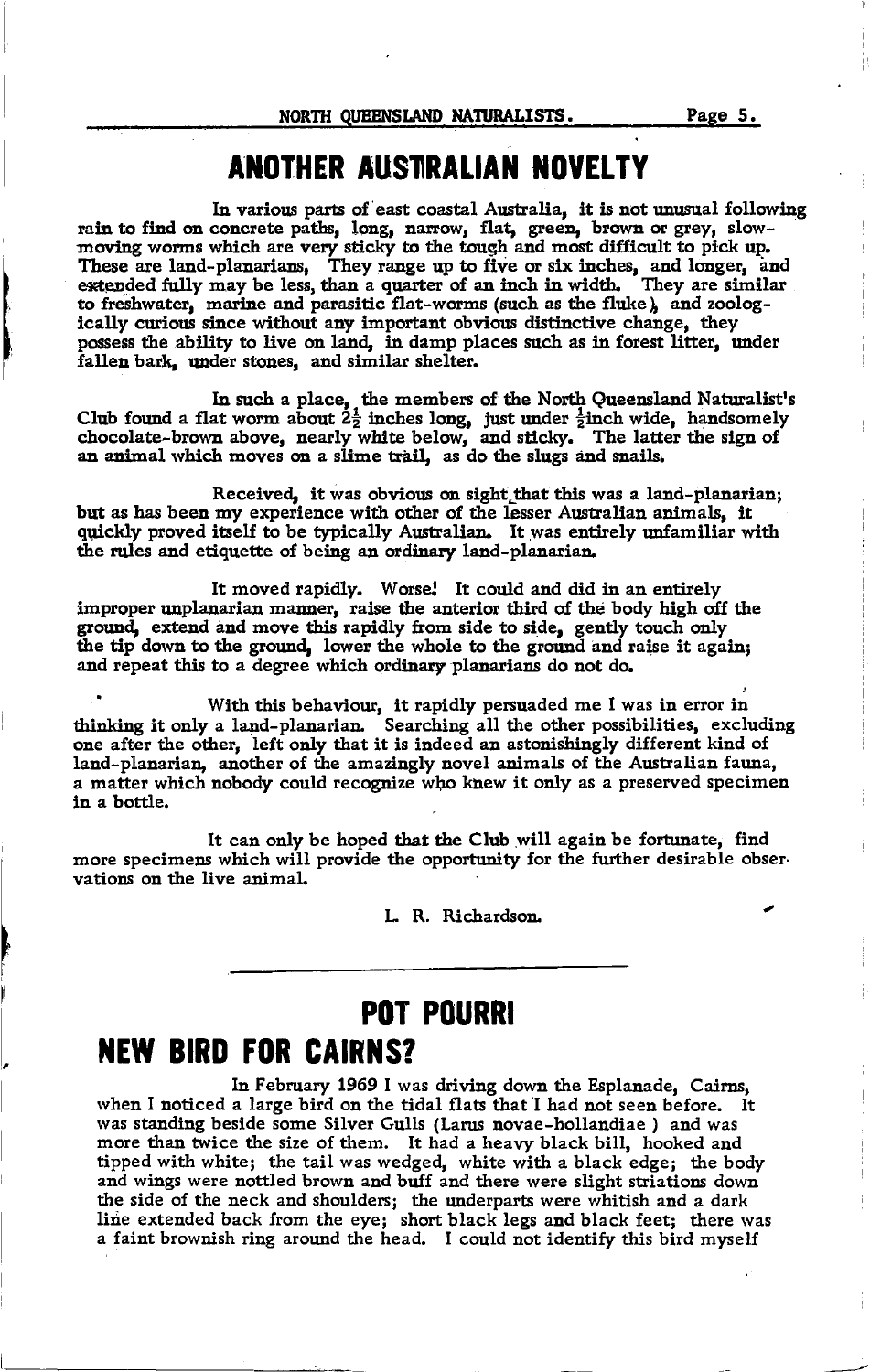so sent the description to Mr. Keith Hindwood who told me it was either a juvenile Dominican Gull (L.dominican) or Pacific Gull (L. pacifica) The bird was seen by various other bird watchers namely Mr. Noel Jack of Brisbane, Mr. Len Robinson of Melbourne and Mr. Ellis McNamara of Mt. Kembla. Now in November L969 the bird is in just about full adult plumage and Mr. Len Robinson who was visiting Cairns at this time positively identified it as a Dominican Gull. I have not seen any record of this bird being found in this area before. My thanks to these gentlemen for confirming the presence of this bird and identifying it for me.

Marion Cassels.

# ANOTHER PREDATOR ON THE CANE TOAD (BUFO MARINUS)

At Yorkeys Knob in the garden of Dr. S. Watsford, a female Koel is a regular visitor and has become so tame that she will eat food thrown down at Dr. Watsford's feet. One day he was working at a garden table made from slatted wood, when the Koel flew down with a small cane toad, wedged it tightly in the slats of the table, then ripped the toad open and eviscerated it. Having enjoyed her meal she flew away and came back with another one which she proceeded to deal with in the same manner. She repeated this another twice before being satisfied.

Marion Cassels as told bv Dr. Watsford.

AN AMAZING BEETLE FROM NEW GUINEA

- ہ0o⊶

Phillip H. Colman Department of Molhucs, Australian Museum

For two years until recently I was a Field Associate in Entomology for the Bernice Bishop Museum of Honolulu, and my stamping ground was New Guinea. The Bishop.Museurn, under Dr. J. Linsley Gressitt as Director of the Entomological Department, has had a continuing programme of entomological research in the Pacific, and a large part of this has been centred in New Guinea. Although the final aim is to collect and describe all insects from these areas, certain groups have been particularly sought after and are being written up at present in the Bishop Museum journal "Pacific Insects". So, Dr. Gressitt has published considerably on the beetle family Crysomelidae, and the Hispinae, Mr. A. Samuelson has documented the Alticinae, or flea beetles, and Mr. J. Sedlacek is at present working on the Lycidae. One particular group, the genus Gymnopholus of the Curculionidae or weevils, has proved of extraordinary interest, and the following general account is designed to show why.

Gymnopholus, a genus of large weevils endemic to New Guinea, has to date about 60 known species. Size ranges from about three quarters of an inch to one and one half inches, and all species occur in the medium to high altitudes, from about 800 to 3000 metres. They are slow moving insects with fused elytra, so that the only method of locomotion is by walking. They



{ I *<u></u>*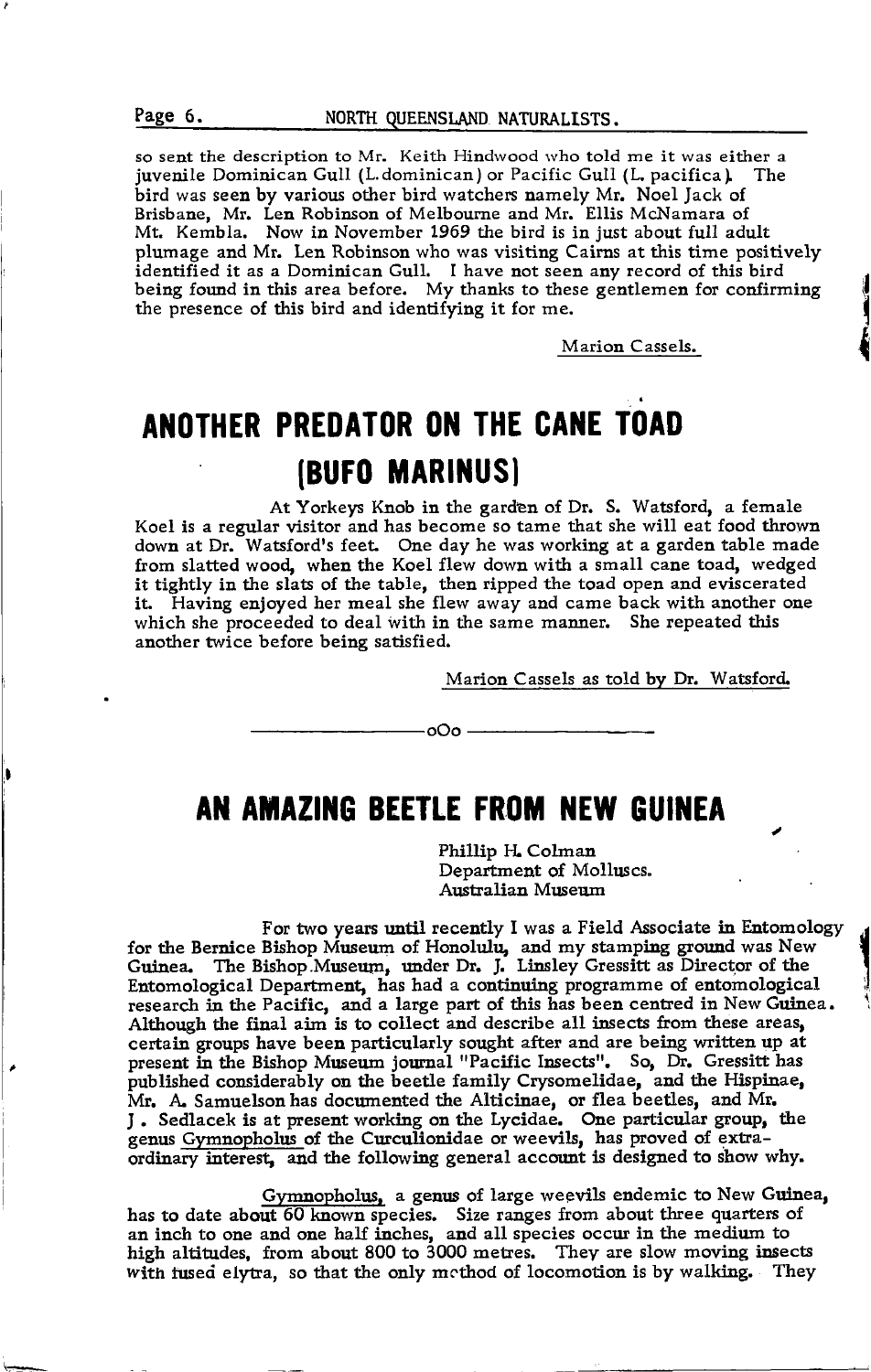are sexually dimorphic. The type of the genus is G. weiskei Heller, a medium altitude species slightly larger than an inch in length and a polished black. It is quite a common insect in certain areas. Some other members of Gymnopholus s.s. are more brightly coloured, black with brick red spots on the elytra or irri-<br>descent greenish scales in places.

However, Gressitt erected the subgenus Symbiopholus to incorporate certain higher altitude species, including some of extra-ordinary interest in that they show a symbiotic relationship with an amazing array of cryptogamic plants such as lichens, algae, etc. which grow on their backs. Even more amazing, certain other small animals, mites, nematodes and rotifers have been found within this "garden". These species show a special modification of the dorsal surfaces, of depressions and grooves between the rugae, to encourage the establishment, growth and protection of these plants. It appears also that the weevil excretes a secretion to encourage this plant growth.

Ŀ

So far about 15 families of plants have been associated with lis epizoic symbiosis. They include lichens (2 families), liverwarts, algae (5 families) and fungi. I have collected specimens covered with lichens, with lichen 'fronds' up to half an inch in length. Within this garden a new oribatid mite, a very small black species representing a new family, has been found living in the fungal growths. Also nematodes and rotifers have been found

The beetles live on woody plants of various genera in high altitude moss forests where humidity is high and temperatures fairly moderate. They can walk considerable distances at times. Experiments we-carried out to attempt to determine how long they lived involved marking of specimens (of  $G. (S)$ . lichenifer Gressitt) with bright paints and releasing them, and then keeping frequent tabs on movements. Some specimens walked several hundred yards in a matter of weeks, a considerable distance. Age has yet to be determined, though it has been estimated by some botanists that up to five years would be necessary to allow for the plant growths on some individuals.

It might be interesting to point out here that certain other insects have been recorded as having a symbiotic relationship with plants, though only one other genus Pantorhytes, has an association with animals as well. The desert locust of India, Schistocerca gregaria Forsk has been recorded with algal growth on wings; some beetles in New Guinea have, at times, a spectacular growth of algae and lichens - various higher altitude species within the genus Pantorhytes (which includes the low altitude and great pests of cocoa, P. szentivanyi Marshall and P. platus Oberthur); a new species of Colydiid beetle Dryptops phytophorus Samuelson; and various genera of the Papuan Cryptorrhynchinae.

For further reading the following are recommended

| Gressitt, J. L. | Epizoic Symbiosis: The papuan Weevil<br>Genus Gymnopholus (Leptopiinae) Symbiotic<br>with Cryptogamic Plants, Oribatid Mites,<br>Rotifers and Nematodes.                                                                         |
|-----------------|----------------------------------------------------------------------------------------------------------------------------------------------------------------------------------------------------------------------------------|
| Aoki, Jun-Ichi. | Pacific Insects 8 (1):221-280, May 10, 1966.<br>An Oribatid mite, Symbioribates papuensis<br>representing a new family, from cryptogamic<br>plants growing on backs of Papuan weevils<br>(Acari: Cryptostigmata), ibid, 281-289. |